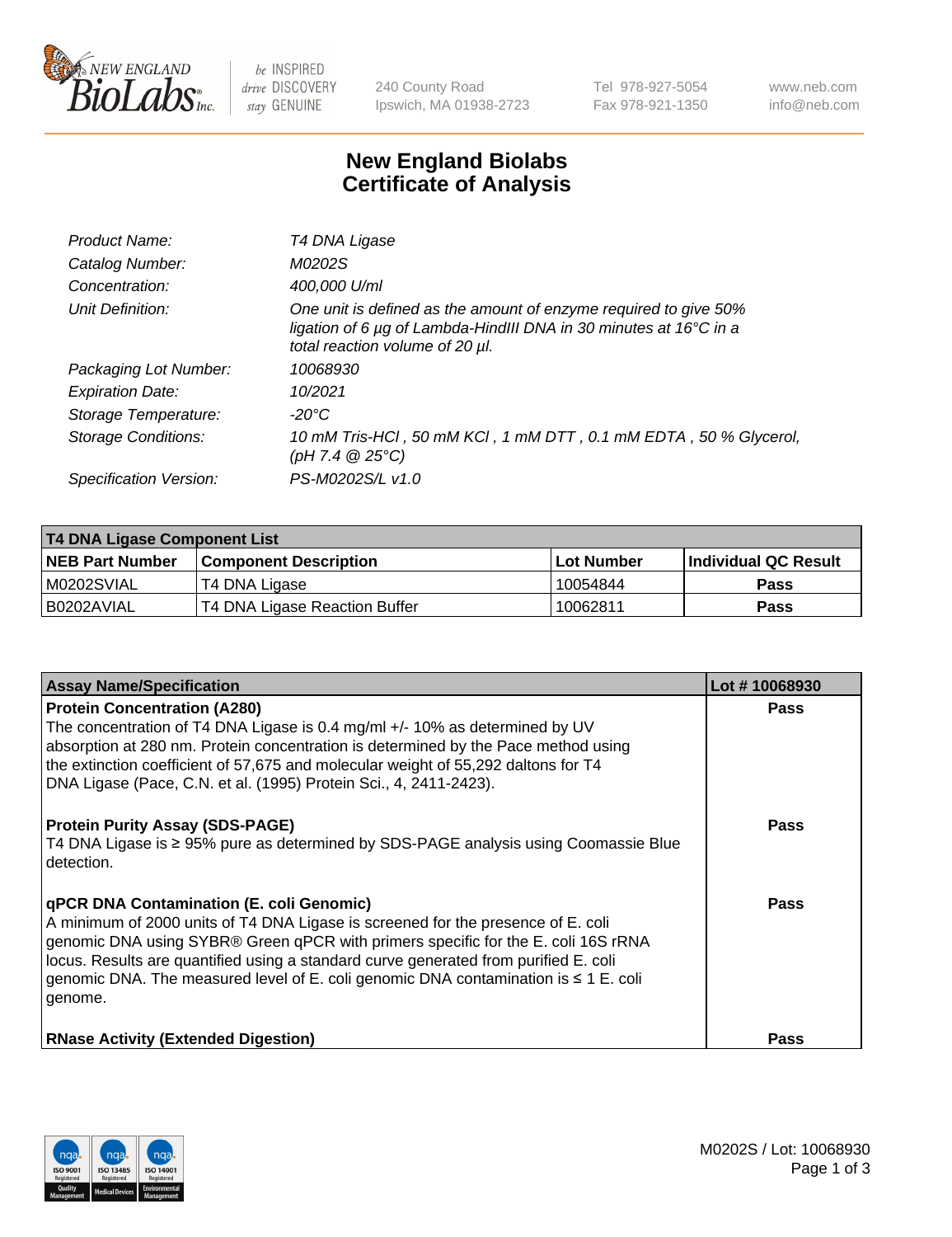

be INSPIRED drive DISCOVERY stay GENUINE

240 County Road Ipswich, MA 01938-2723 Tel 978-927-5054 Fax 978-921-1350

www.neb.com info@neb.com

| <b>Assay Name/Specification</b>                                                                                                                                                                                                                                                                                                                                      | Lot #10068930 |
|----------------------------------------------------------------------------------------------------------------------------------------------------------------------------------------------------------------------------------------------------------------------------------------------------------------------------------------------------------------------|---------------|
| A 10 µl reaction in NEBuffer 4 containing 40 ng of a 300 base single-stranded RNA<br>and a minimum of 1 µl of T4 DNA Ligase is incubated at 37°C. After incubation for 16<br>hours, >90% of the substrate RNA remains intact as determined by gel electrophoresis<br>using fluorescent detection.                                                                    |               |
| <b>Single Stranded DNase Activity (FAM-Labeled Oligo)</b><br>A 50 µl reaction in CutSmart® Buffer containing a 20 nM solution of a fluorescent<br>internal labeled oligonucleotide and a minimum of 10,000 units of T4 DNA Ligase<br>incubated for 16 hours at 37°C yields <5% degradation as determined by capillary<br>electrophoresis.                            | Pass          |
| <b>DNase Activity (Labeled Oligo, 3' extension)</b><br>A 50 µl reaction in CutSmart® Buffer containing a 20 nM solution of a fluorescent<br>labeled double-stranded oligonucleotide containing a 3' extension and a minimum of<br>10,000 units of T4 DNA Ligase incubated for 16 hours at 37°C yields <5% degradation<br>as determined by capillary electrophoresis. | <b>Pass</b>   |
| <b>DNase Activity (Labeled Oligo, 5' extension)</b><br>A 50 µl reaction in CutSmart® Buffer containing a 20 nM solution of a fluorescent<br>labeled double-stranded oligonucleotide containing a 5' extension and a minimum of<br>10,000 units of T4 DNA Ligase incubated for 16 hours at 37°C yields <5% degradation<br>as determined by capillary electrophoresis. | Pass          |
| Double Stranded DNase Activity (Labeled Oligo)<br>A 50 µl reaction in CutSmart® Buffer containing a 20 nM solution of a fluorescent<br>labeled double-stranded oligonucleotide containing a blunt end and a minimum of<br>10,000 units of T4 DNA Ligase incubated for 16 hours at 37°C yields <5% degradation<br>as determined by capillary electrophoresis.         | Pass          |
| <b>Endonuclease Activity (Nicking)</b><br>A 50 µl reaction in NEBuffer 1 containing 1 µg of supercoiled PhiX174 DNA and a<br>minimum of 2000 units of T4 DNA Ligase incubated for 4 hours at 37°C results in <10%<br>conversion to the nicked form as determined by agarose gel electrophoresis.                                                                     | <b>Pass</b>   |
| <b>Exonuclease Activity (Radioactivity Release)</b><br>A 50 µl reaction in NEBuffer 1 containing 1 µg of a mixture of single and<br>double-stranded [3H] E. coli DNA and a minimum of 2000 units of T4 DNA Ligase<br>incubated for 4 hours at 37°C releases <0.1% of the total radioactivity.                                                                        | Pass          |
| <b>Ligation and Recutting (Terminal Integrity, Digested DNA)</b><br>A 20 µl reaction in 1X T4 DNA Ligase Reaction Buffer containing 2 µg of Lambda<br>DNA-HindIII Digest and a minimum of 4000 units of T4 DNA Ligase incubated for 16<br>hours at 37°C results in >95% ligation of the DNA fragments as determined by agarose                                       | Pass          |